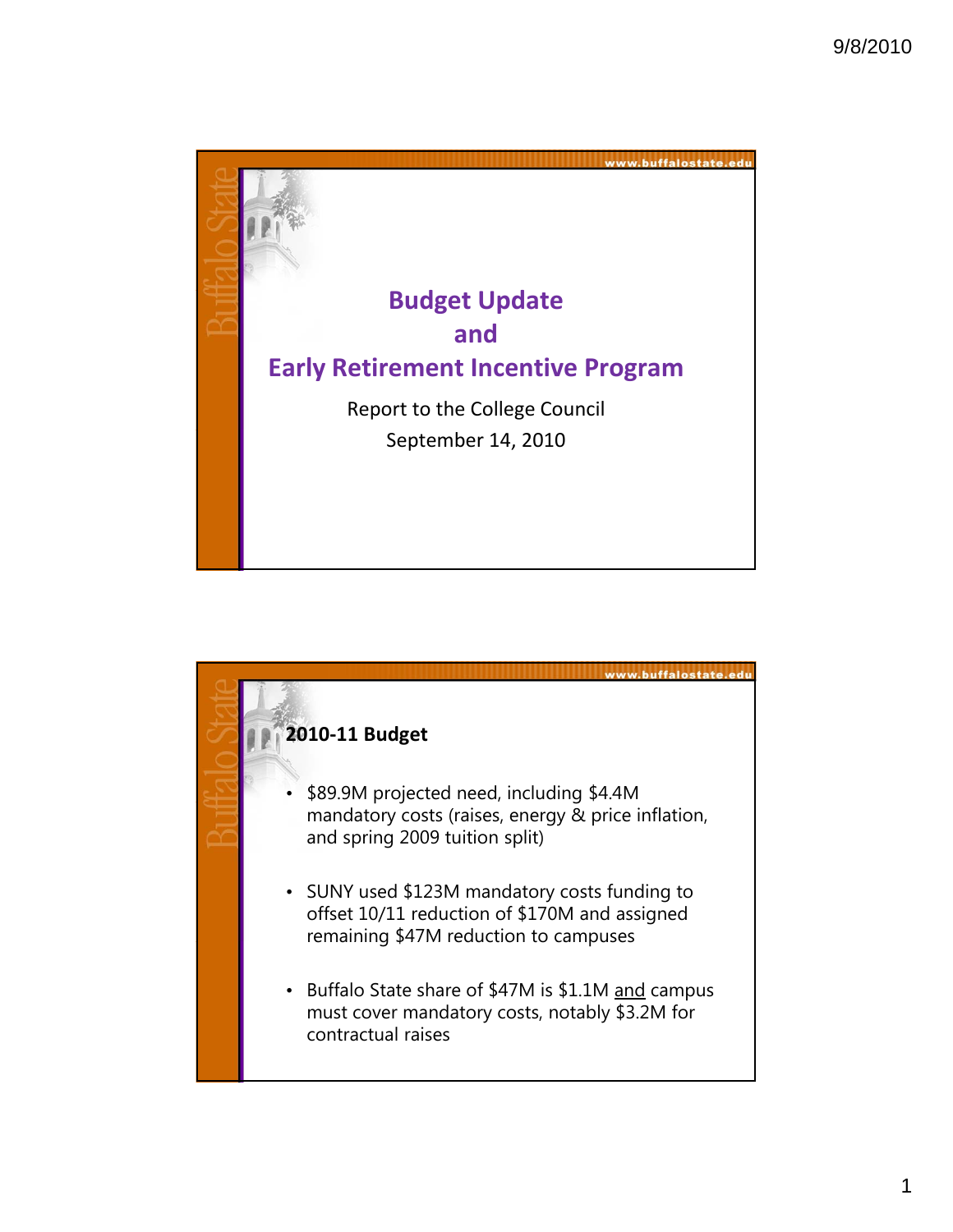

|           |                                                      | www.buffalostate.edu                                                                                                                                                                                   |  |
|-----------|------------------------------------------------------|--------------------------------------------------------------------------------------------------------------------------------------------------------------------------------------------------------|--|
|           |                                                      |                                                                                                                                                                                                        |  |
|           | 2010-11 Budget<br><b>Mitigating Actions Include:</b> |                                                                                                                                                                                                        |  |
|           |                                                      |                                                                                                                                                                                                        |  |
|           | (millions)                                           |                                                                                                                                                                                                        |  |
|           | \$2.72                                               | Use of IFR Cash Reserves                                                                                                                                                                               |  |
|           | \$1.15                                               | Use of Tuition Overflow Cash Reserves                                                                                                                                                                  |  |
|           | \$1.0                                                | Controlled Hiring Payroll Savings                                                                                                                                                                      |  |
|           | \$4.87                                               | Total Additional 10/11 Actions                                                                                                                                                                         |  |
| $\bullet$ |                                                      | Current year budget of \$85.5M represents 1.4% net change<br>from 2009-10 budget of \$84.3M<br>Absent mitigating actions, budget of \$80.6M represents 4.4%<br>decrease from 2009-10 budget of \$84.3M |  |